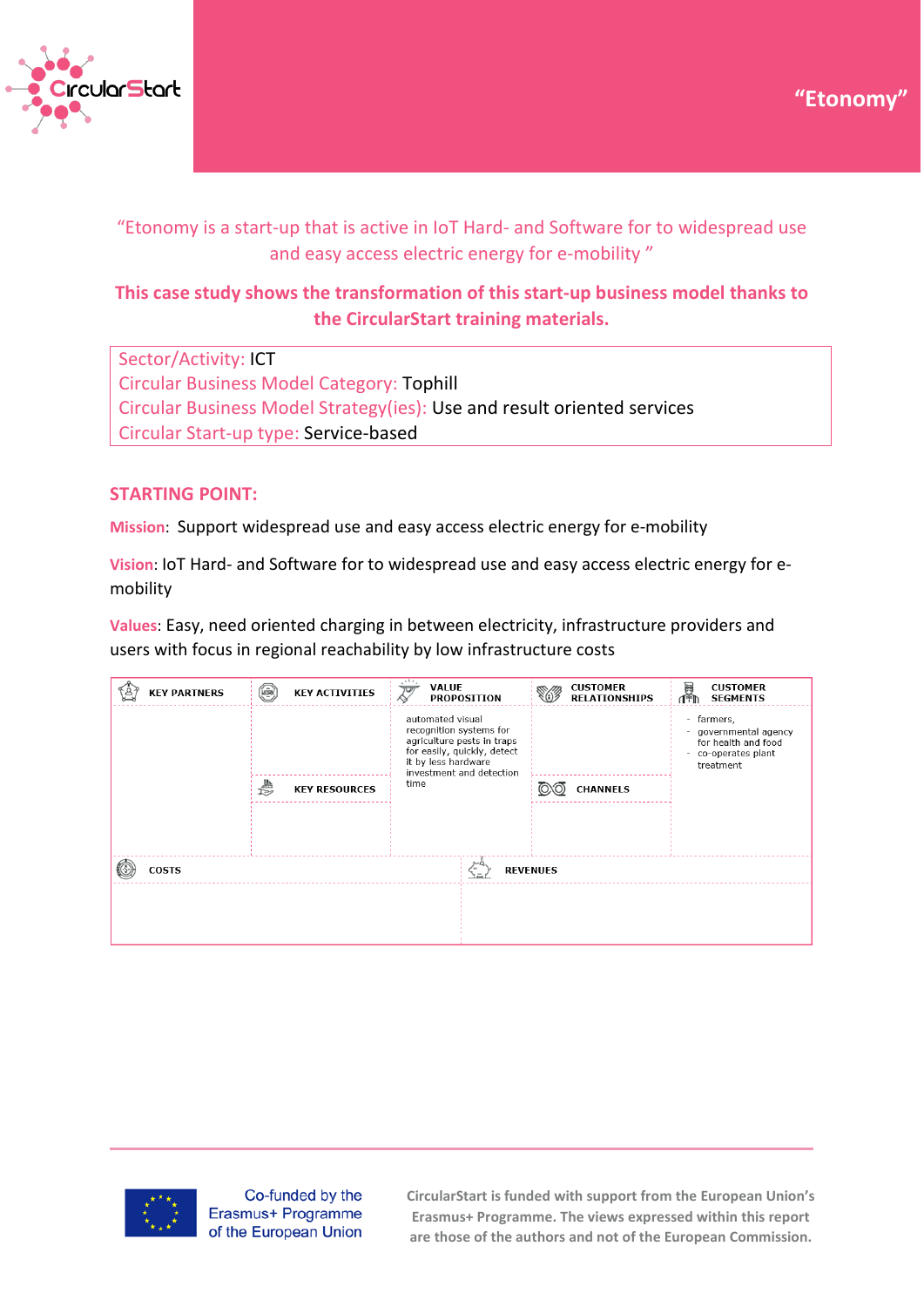



### **Initial circularity profile – Results from the application of the Assessment Tool**



#### **FOLLOWED LEARNING PATH:**

| <b>Units</b> | <b>IDEATION</b>           | <b>INTEGRATION</b>        | <b>VALIDATION</b>         | <b>IMPLEMENTATION</b>     |
|--------------|---------------------------|---------------------------|---------------------------|---------------------------|
| Unit 1       | $\mathbf{x}$              | $\boldsymbol{\mathsf{x}}$ | $\mathbf x$               | $\mathbf x$               |
| Unit 2       | $\mathbf{x}$              | $\boldsymbol{\mathsf{x}}$ | $\boldsymbol{\mathsf{x}}$ | $\boldsymbol{\mathsf{x}}$ |
| Unit 3       | $\mathbf{x}$              | $\boldsymbol{\mathsf{x}}$ |                           |                           |
| Unit 4       | $\mathbf{x}$              |                           |                           |                           |
| Unit 5       | $\mathbf x$               |                           |                           |                           |
| Unit 6       |                           |                           |                           |                           |
| Unit 7       | $\mathbf x$               |                           |                           |                           |
| Unit 8       | $\boldsymbol{\mathsf{x}}$ |                           |                           |                           |
| Unit 9       |                           |                           |                           |                           |



Co-funded by the Erasmus+ Programme of the European Union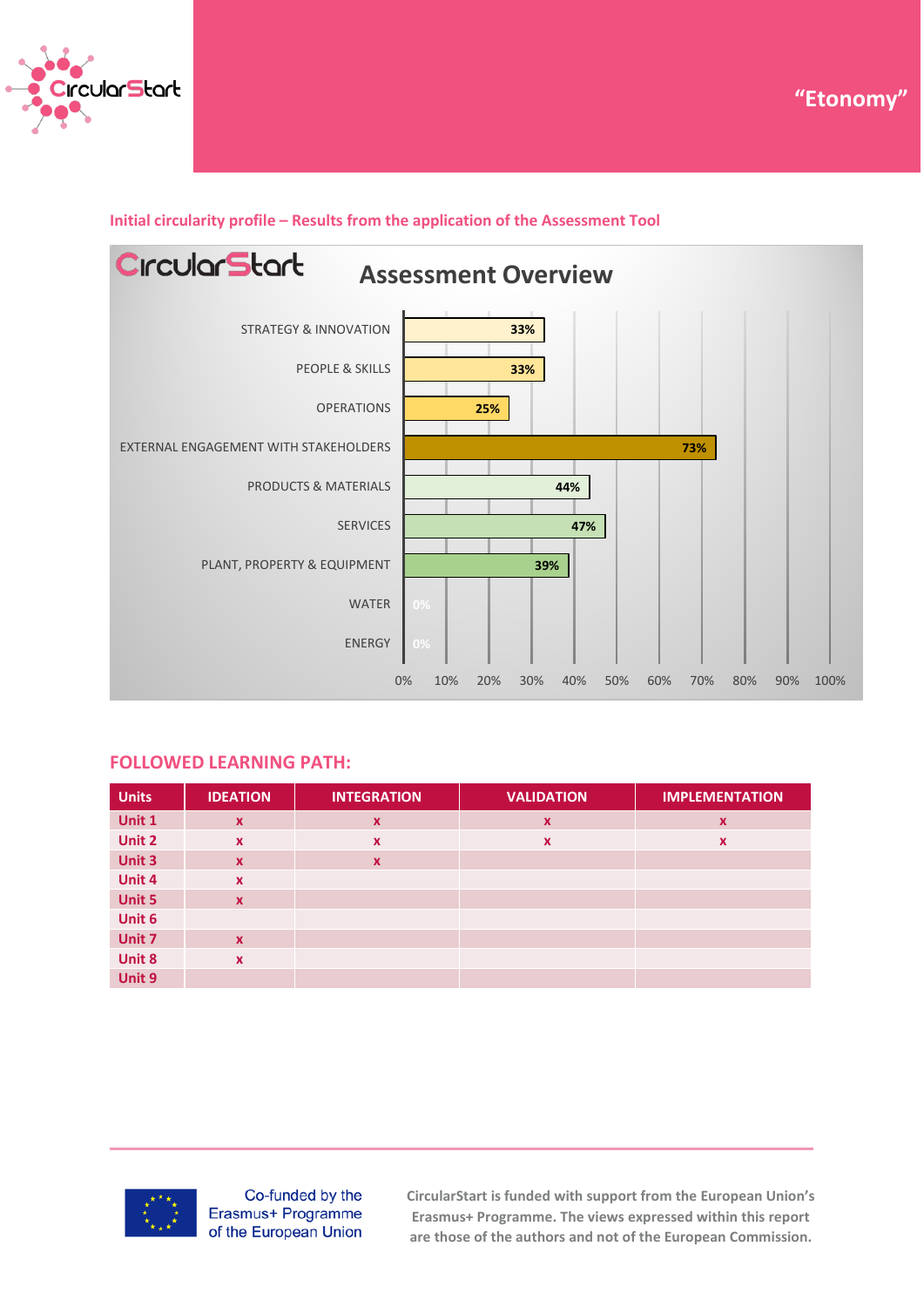



## **FINAL CIRCULAR BUSINESS MODEL:**

**Mission**: Support widespread use and easy access electric energy for e-mobility

**Vision**: IoT Hard- and Software for to widespread use and easy access electric energy for emobility

**Values**: Easy, need oriented charging in between electricity, infrastructure providers and users with focus in regional reachability by low infrastructure costs

| <b>KEY PARTNERS</b>                                      | $\begin{pmatrix} \overline{10} \\ \overline{2} \end{pmatrix}$<br><b>KEY ACTIVITIES</b>                                                | $\cdot$<br><b>VALUE</b><br>$\overline{\mathcal{S}}$<br><b>PROPOSITION</b>                                                                                           | <b>CUSTOMER</b><br><b>RELATIONSHIPS</b>               | in.<br><b>CUSTOMER</b><br><b>SEGMENTS</b>                                                                                              |
|----------------------------------------------------------|---------------------------------------------------------------------------------------------------------------------------------------|---------------------------------------------------------------------------------------------------------------------------------------------------------------------|-------------------------------------------------------|----------------------------------------------------------------------------------------------------------------------------------------|
| Agencies, farmers                                        | Data processing for<br>÷<br>automatically pest<br>monitoring and<br>treatment<br>recommendation<br>RandD<br>€<br><b>KEY RESOURCES</b> | automated visual<br>recognition systems for<br>agriculture pests in traps<br>for easily, quickly, detect<br>it by less hardware<br>investment and detection<br>time | <b>CHANNELS</b><br>Web based app and<br>data exchange | farmers,<br>÷<br>governmental agency<br>for health and food<br>co-operates plant<br>treatment<br>agencies prior as<br>paying customers |
| <b>COSTS</b>                                             |                                                                                                                                       |                                                                                                                                                                     | <b>REVENUES</b>                                       |                                                                                                                                        |
| Lower costs for monitoring and sustainable plant growing |                                                                                                                                       |                                                                                                                                                                     | - Licence (data, app,)                                |                                                                                                                                        |



Co-funded by the Erasmus+ Programme of the European Union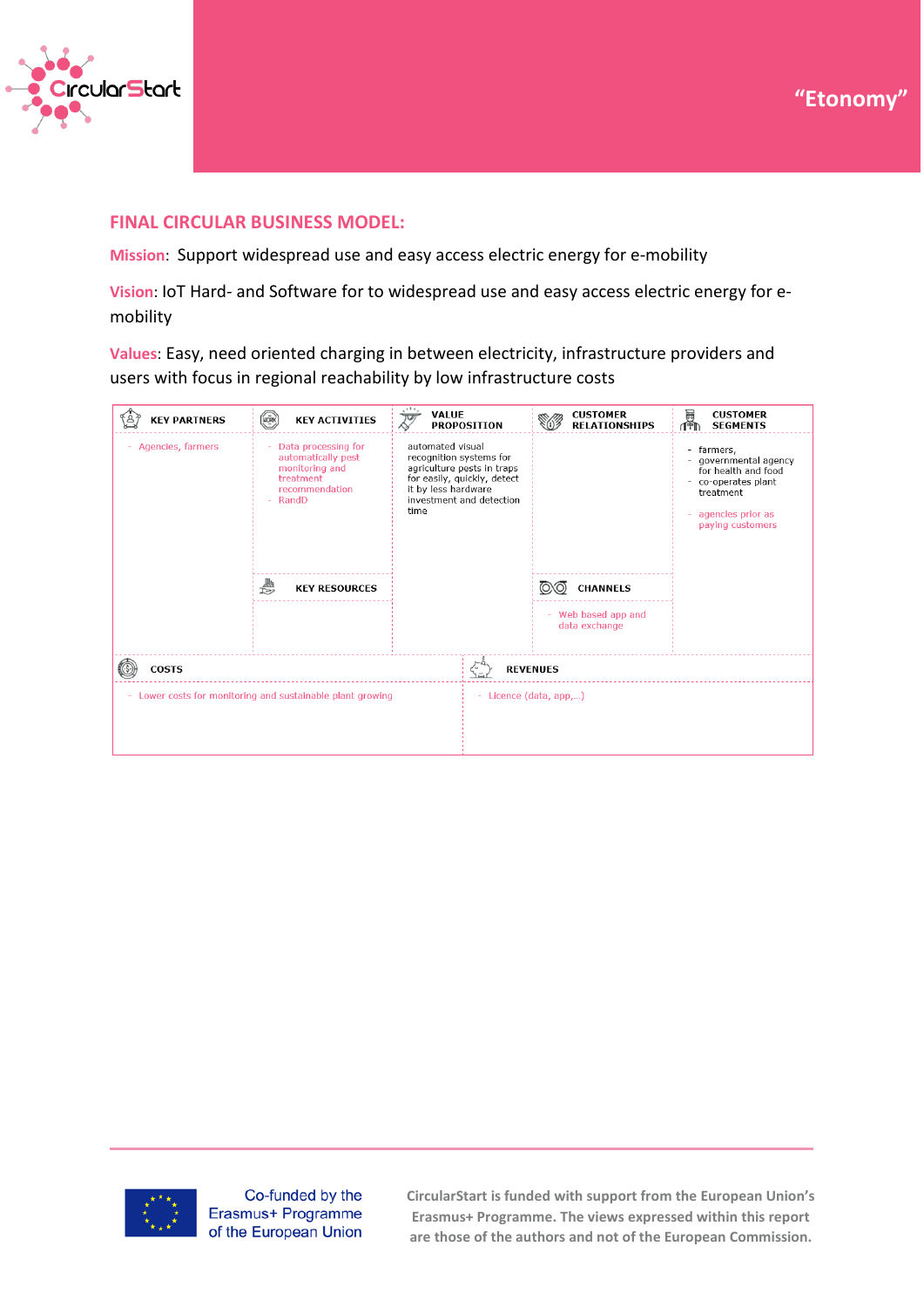



## **WHICH ELEMENTS/CHARACTERISTICS OF THE BUSINESS IDEA/MODEL WHERE IMPROVED THANKS TO THE CIRCULARSTART MATERIALS?**



- + **Value proposition:** + key software intelligence for demand drive usage in between the needs of 3 stakeholders
- + **Customer: +** electricity provider can better manage electrical demand and offer, renewable energy usage and risks for instability of the electric network



#### **Resulting circularity profile – Results from the application of the Assessment Tool**



Co-funded by the Erasmus+ Programme of the European Union